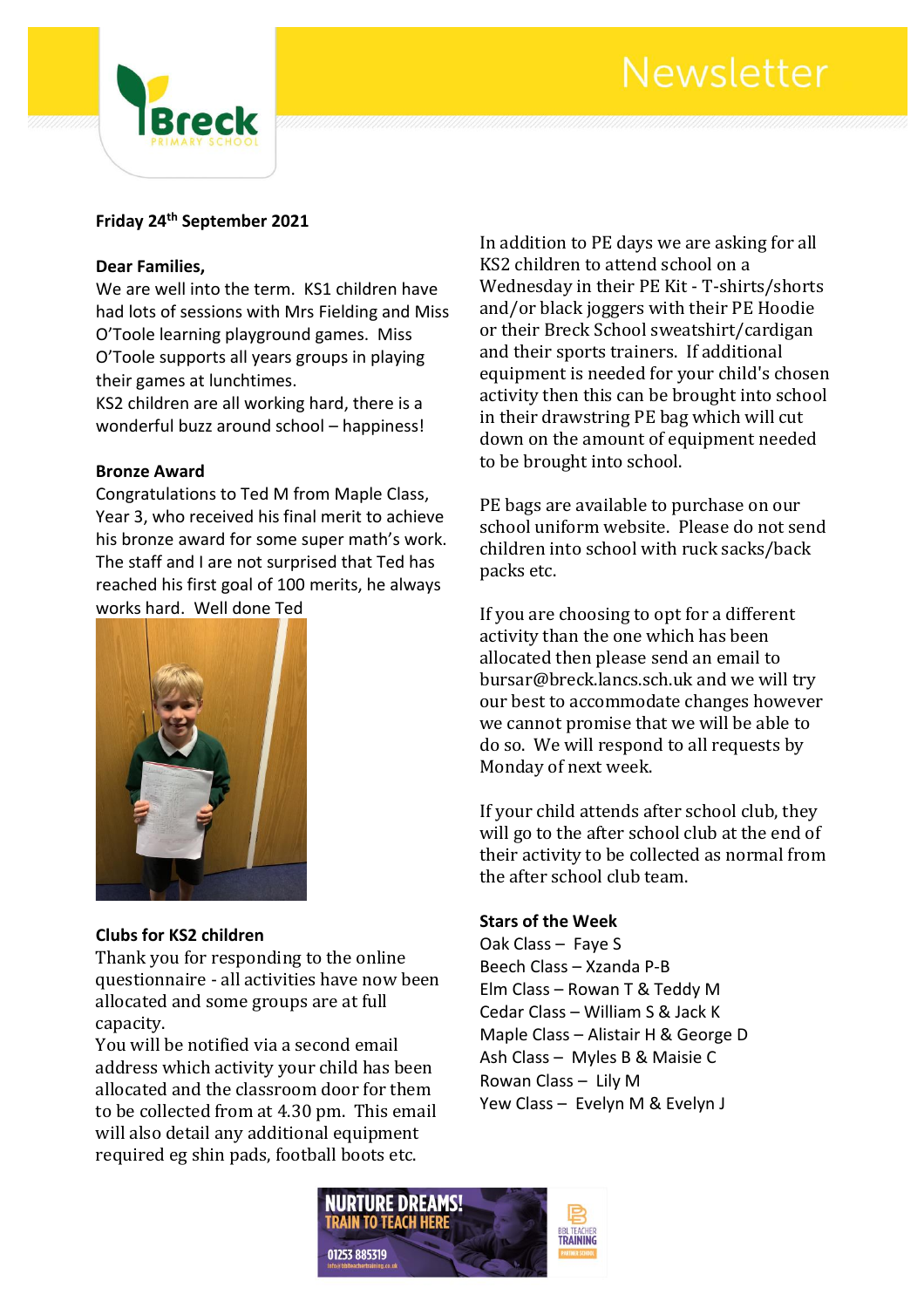# Newsletter



#### **Sweets and party invites**

If you child has a birthday on a school day the staff in class will ensure they have a lovely day. We are a 'Healthy School' so would very much appreciate if party treats are given out at home. Invitations should be distributed by either you or your child, the school staff are unable to facilitate this.

#### **School Uniform**

Please note that our school uniform supplier is Price and Buckland and all uniform must be ordered on line from them – they can take up to 4 weeks to deliver.

#### [https://www.pbuniform](https://www.pbuniform-online.co.uk/breckprimary)[online.co.uk/breckprimary](https://www.pbuniform-online.co.uk/breckprimary)

#### **Covid**

There is a small outbreak of Covid-19 - we are continuing with guidance from NHS/PHE and the Department of Education with regard to enhanced cleaning routines and regular hand washing and "Catch it, Bin it, Kill it" for coughs and sneezes. If your child is unwell in school and we believe them to potentially be suffering symptoms we will contact families to collect their child and their close contacts for a PCR test. If results are negative the child may return to school. If your child is displaying symptoms at home and they have other siblings in school we would strongly urge you to have all family members undertake a PCR test.

We understand that this is guidance however we are keen not to move to our contingency risk assessment which includes returning to bubbles/closure of bubbles/closure of our extended services etc. Worst case scenario is total closure of the school and moving to

online learning should we meet the threshold of 10% of our school population.

We are extremely grateful to those parents who are supporting our requests and working with us to ensure we can maintain full school openings.

Please remember should your child test positive for Covid that you should notify school as soon as possible via the email address [bursar@breck.lancs.sch.uk](mailto:bursar@breck.lancs.sch.uk) with a screen shot of the notification from NHS Test and Trace.

Any child who is self isolating due to a positive result will be provided with online learning via our SeeSaw app. If you need a code then please contact the school office.

#### **Flu Vaccinations**

Separate information was sent out last week to all families with children in Reception to Year 6 – please respond to the Flu Vaccination team direct – our allocated day is the  $17<sup>th</sup>$ November 2021 for the team to come to school. They are responsible for all administration and will answer any questions you may have.

**Kind regards Mrs C Brindle Headteacher**